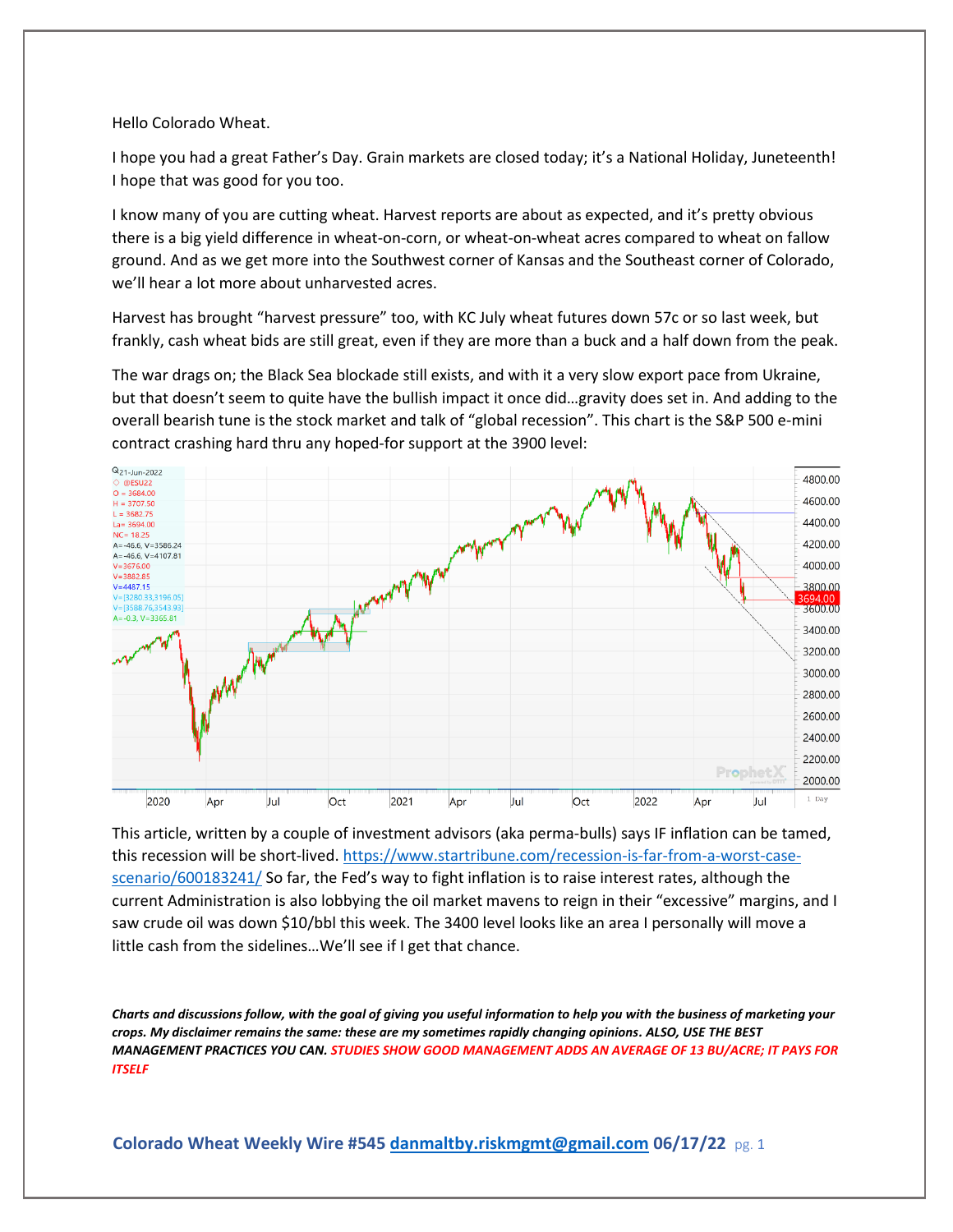The market ended the week feeling heavy.

|              | July<br><b>HRW</b> | Dec<br>HRW   | Old-crop<br>corn | <b>New</b><br>corn | Chgo<br>wheat | <b>Springs</b> | Old-crop<br>soybean | New Soy | Crude<br>oil | <b>S&amp;P</b> |
|--------------|--------------------|--------------|------------------|--------------------|---------------|----------------|---------------------|---------|--------------|----------------|
| <b>CLOSE</b> | <b>KWN22</b>       | <b>KWZ22</b> | <b>CN22</b>      | CZ22               | <b>WN22</b>   | <b>MWN22</b>   | <b>SN22</b>         | SX22    | CRD22        | <b>ES22</b>    |
| 06/17        | \$11.05            | \$11.22      | \$7.85           | \$7.31             | \$10.34       | \$11.70        | \$17.02             | \$15.38 | \$107.99     | \$3676         |
| 06/10        | \$11.63            | \$11.77      | \$7.73           | \$7.21             | \$10.71       | \$12.22        | \$17.46             | \$15.69 | \$118.12     | \$3899         |
| 06/03        | \$11.21            | \$11.38      | \$7.27           | \$6.90             | \$10.40       | \$11.92        | \$16.98             | \$15.27 | \$116.51     | \$4107         |
| 05/27        | \$12.35            | \$12.48      | \$7.77           | \$7.30             | \$11.58       | \$13.05        | \$17.32             | \$15.44 | \$115.07     | \$4155         |
| 05/20        | \$12.53            | \$12.61      | \$7.79           | \$7.32             | \$11.69       | \$12.79        | \$17.05             | \$15.22 | \$110.28     | \$3900         |
| 05/13        | \$12.82            | \$12.85      | \$7.81           | \$7.49             | \$11.78       | \$13.25        | \$16.47             | \$14.98 | \$108.63     | \$4020         |
| 05/06        | \$11.71            | \$11.78      | \$7.85           | \$7.21             | \$11.09       | \$12.09        | \$16.22             | \$14.71 | \$108.33     | \$4120         |
| 04/29        | \$11.06            | \$11.11      | \$8.14           | \$7.51             | \$10.56       | \$11.66        | \$16.85             | \$15.15 | \$102.94     | \$4128         |
| 04/22        | \$11.50            | \$11.45      | \$7.89           | \$7.25             | \$10.75       | \$11.63        | \$16.88             | \$15.05 | \$102.07     | \$4267         |
| 04/15        | \$11.57            | \$11.50      | \$7.84           | \$7.35             | \$11.05       | \$11.47        | \$16.65             | \$15.02 | \$106.38     | \$4388         |
| 04/08        | \$11.10            | \$11.09      | \$7.61           | \$7.16             | \$10.58       | \$11.27        | \$16.68             | \$14.96 | \$97.73      | \$4484         |
| 04/01        | \$10.14            | \$10.11      | \$7.22           | \$6.88             | \$9.84        | \$10.65        | \$15.67             | \$14.07 | \$97.90      | \$4539         |

KC July is now sitting on a massive double-bottom of support at the \$11.05ish area. That is the new 11 week Closing Low too, as the old 11-week Closing Low, way down at \$10.14, is rolling off the table this week. So…it looks like a pretty clear red line in the sand to me; this is KC July futures:

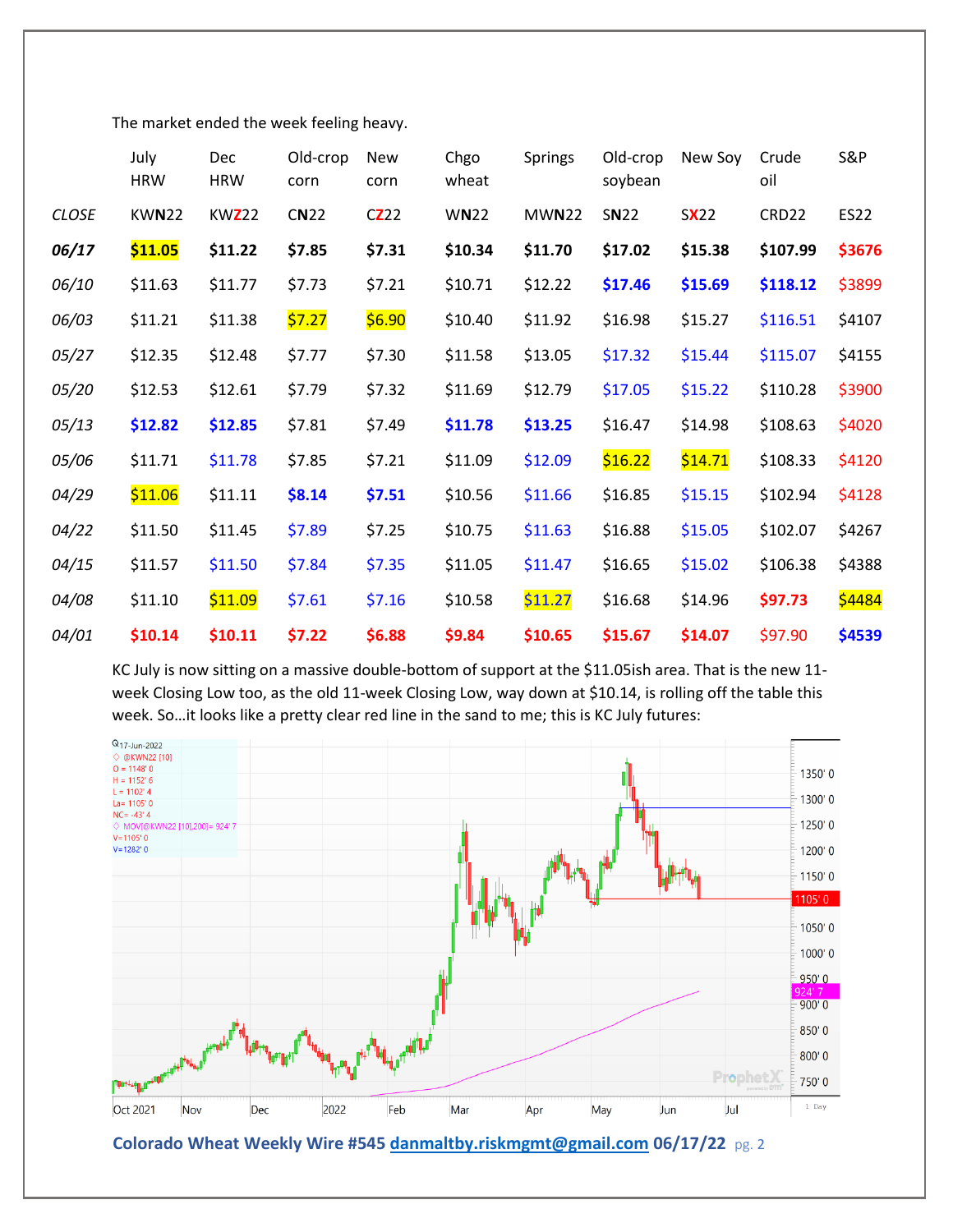Can wheat quit dropping in the middle of harvest? I think that will be difficult to accomplish. We're still not seeing any unusual export demand, and so far, the North American spring wheat crop isn't a disaster. In fact, it might turn out to be really good. Australia had some rains too. One thing that is troubling is Europe and most of North America, and India too, are currently in an oven. It's been a while since Winnipeg, Manitoba is hotter than Dallas, Texas.



BUT…the 6-10 day forecast says some cooler temps are coming:

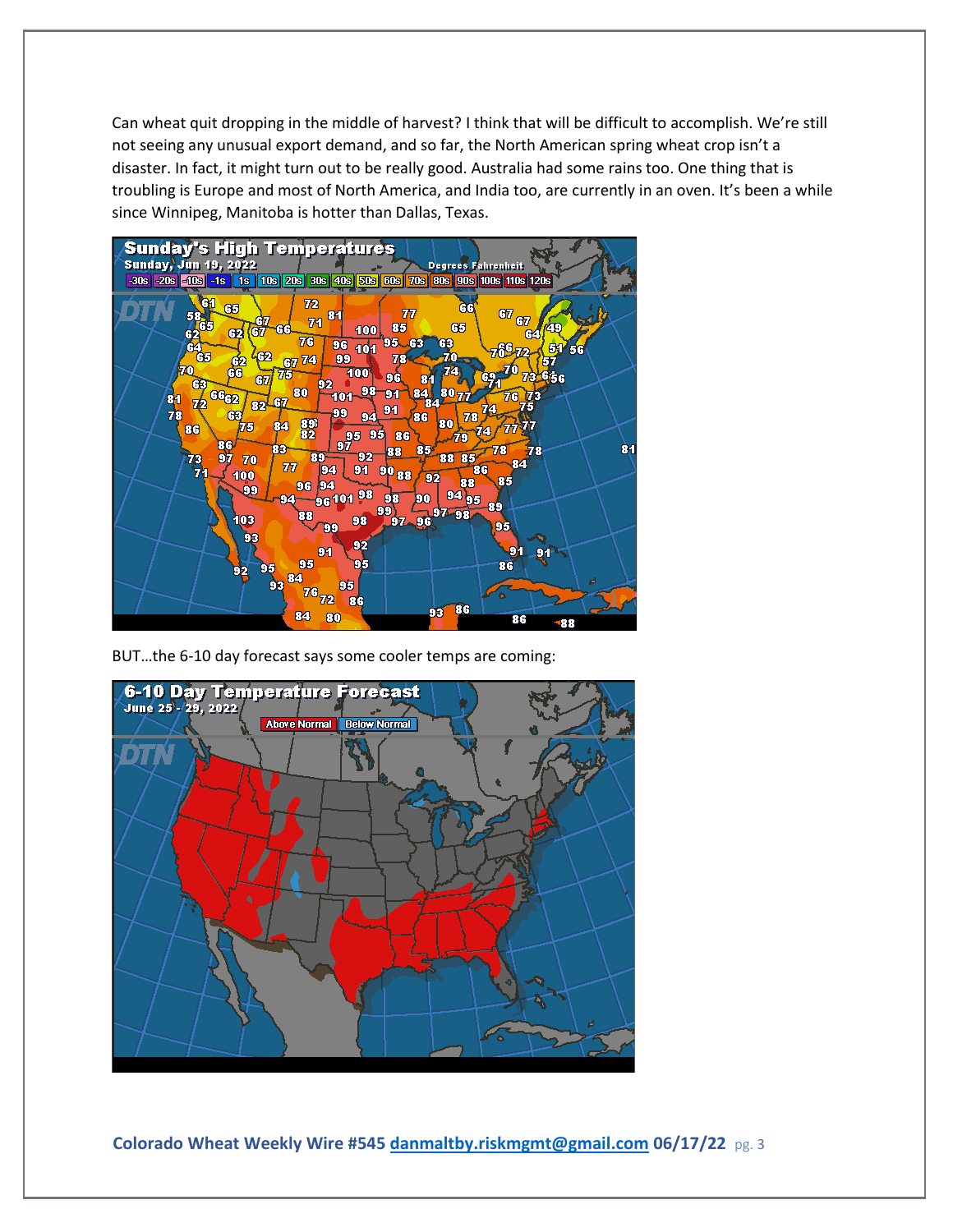Wheat harvest should zip along, but the Corn Belt will be dry too. The expected rain across the Canadian Prairies is generally a good thing. Some small, local pockets are too wet, but high prices encouraged Canadians to keep planting even though it was getting late in the season.



We'll look at wheat-by-class export pace after we get the July WASDE update which will give us the first official look at wheat-by-class. In the meantime, wheat exports are mainly plodding along, although beans are strong and corn loadings were great. **(Unfortunately corn export sales were only about 11 million bu, split between old-and new-crop, maybe supporting why the June WASDE showed the USDA expects the USDA corn export program to almost completely stop.)**

| <b>WEEK</b>      | Weekly   | Accumulated | Estimated | Total  | <b>USDA</b> | Amount | Weeks | Bu per |
|------------------|----------|-------------|-----------|--------|-------------|--------|-------|--------|
| <b>ENDED</b>     | loadings | in season   | fudge     | loaded | projection  | needed | to go | week   |
| (06/09/22)       |          |             | factor    | $est*$ |             |        |       | needed |
| Corn             | 54.6     | 1931.7      | 60        | 1979   | 2,450       | 471    | 11    | 42.8   |
| Soybeans         | 26.0     | 1866.0      | 30        | 1889   | 2,170       | 281    | 11    | 25.6   |
| All wheat        | 13.6     | 21.4        | 45        | 23     | 775         | 752    | 50    | 15.0   |
| Milo             | 5.3      | 237.1       | 5         | 241    | 310         | 69     | 11    | 6.3    |
|                  |          |             |           |        |             |        |       |        |
| <b>LAST WEEK</b> |          |             |           |        |             |        |       |        |
| Corn             | 54.4     | 1877.1      | 60        | 1923   | 2,450       | 527    | 12    | 43.9   |
| Soybeans         | 17.5     | 1840.0      | 30        | 1863   | 2,170       | 307    | 12    | 25.6   |
| All wheat        | 7.8      | 7.8         | 45        | 9      | 775         | 766    | 51    | 15.0   |
| Milo             | 8.6      | 232.3       | 5         | 236    | 310         | 74     | 12    | 6.2    |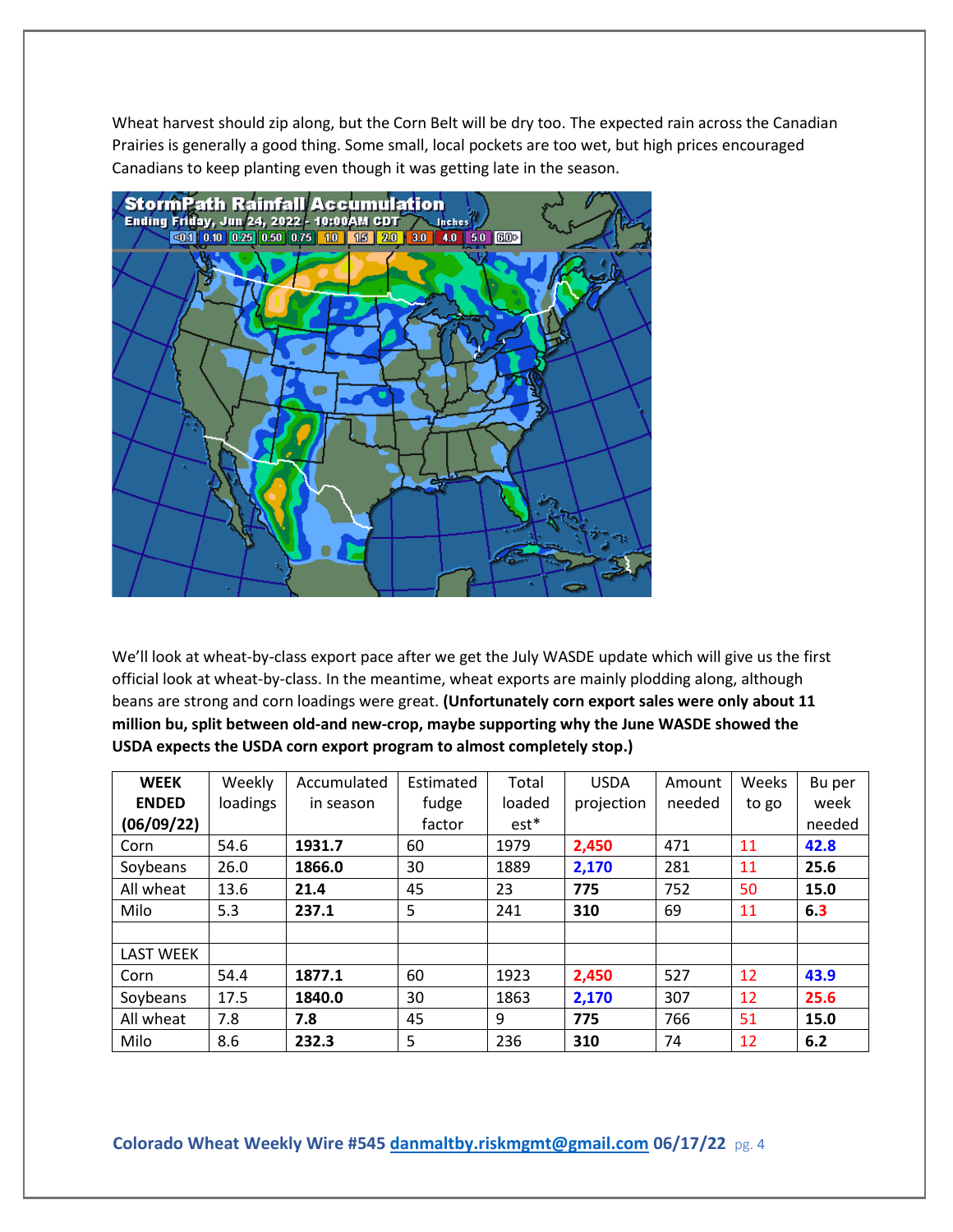Gulf to-arrive HRW bids for 12's continue to slip (new-crop reports indicate the heat stress made protein) but ords are steady:

| <b>GULF</b> |        |      |      |    |
|-------------|--------|------|------|----|
| date        | 12 pro | ords | diff |    |
| 6/17/2022   | 148    | 133  |      | 15 |
| 6/10/2022   | 153    | 133  |      | 20 |
| 6/3/2022    | 160    | 133  |      | 27 |
| 5/27/2022   | 165    | 134  |      | 31 |
| 5/20/2022   | 173    | 138  |      | 35 |

And that steady basis is prevalent in the country, although we see some differences of opinion surfacing:

| <b>Date</b>  | <b>SE Colorado</b> | Chey. Wells   | <b>Burlington</b>    | Holyoke area         | Roggen area     |
|--------------|--------------------|---------------|----------------------|----------------------|-----------------|
| 06/17        | \$10.25-\$10.75    | \$10.55       | \$10.35-<br>\$10.45  | \$10.07-<br>\$10.42  | \$10.35-\$10.85 |
| 06/10        | \$10.83-\$11.23    | \$11.13       | \$10.93-<br>\$11.03  | $$10.65-$<br>\$10.99 | \$10.93-\$11.63 |
| 06/03        | \$10.41-\$10.81    | \$10.71       | $$10.51-$<br>\$10.61 | $$10.21-$<br>\$10.58 | \$10.51-\$11.21 |
| 05/27        | \$11.61-\$11.95    | \$11.80       | $$11.65-$<br>\$11.75 | $$11.35-$<br>\$11.71 | \$11.65-\$12.35 |
| 05/20        | \$11.77-\$12.13    | \$11.98       | $$11.83-$<br>\$11.93 | $$11.53-$<br>\$11.87 | \$11.83-\$12.53 |
| 05/13        | \$12.04-\$12.42    | \$12.27       | $$12.17-$<br>\$12.27 | $$11.25-$<br>\$12.14 | \$12.12-\$12.82 |
| <b>BASIS</b> | <b>SE Colorado</b> | Chey. Wells   | <b>Burlington</b>    | Holyoke              | Roggen area     |
| 06/17(N)     | $-80, -30$         | $-50$         | $-70, -60$           | $-98, -63$           | $-70, -20$      |
| 06/10(N)     | $-80, -40$         | $-50$         |                      |                      |                 |
|              |                    |               | $-70, -60$           | $-98, -63$           | $-70,00$        |
| 06/03(N)     | $-80, -40$         | $-50$         | $-70, -60$           | $-100, -63$          | $-70,00$        |
| 05/27(N)     | $-75, -40$         | $-55$         | $-70, -60$           | $-100, -65$          | $-70,00$        |
| <b>Date</b>  | Concordia          | <b>Salina</b> | Hutch/Wichita        | <b>Ark City</b>      |                 |
| 06/17(N)     | $-40$              | $-59, -15$    | $-59, -25$           | $-56$                |                 |
| 06/10(N)     | $-40$              | $-47, -15$    | $-59, -28$           | $-60$                |                 |
| 06/03(N)     | $-30$              | $-48, -15$    | $-59, -28$           | $-60$                |                 |
| 05/27(N)     | $-45$              | $-50, -15$    | $-69, -28$           | $-61$                |                 |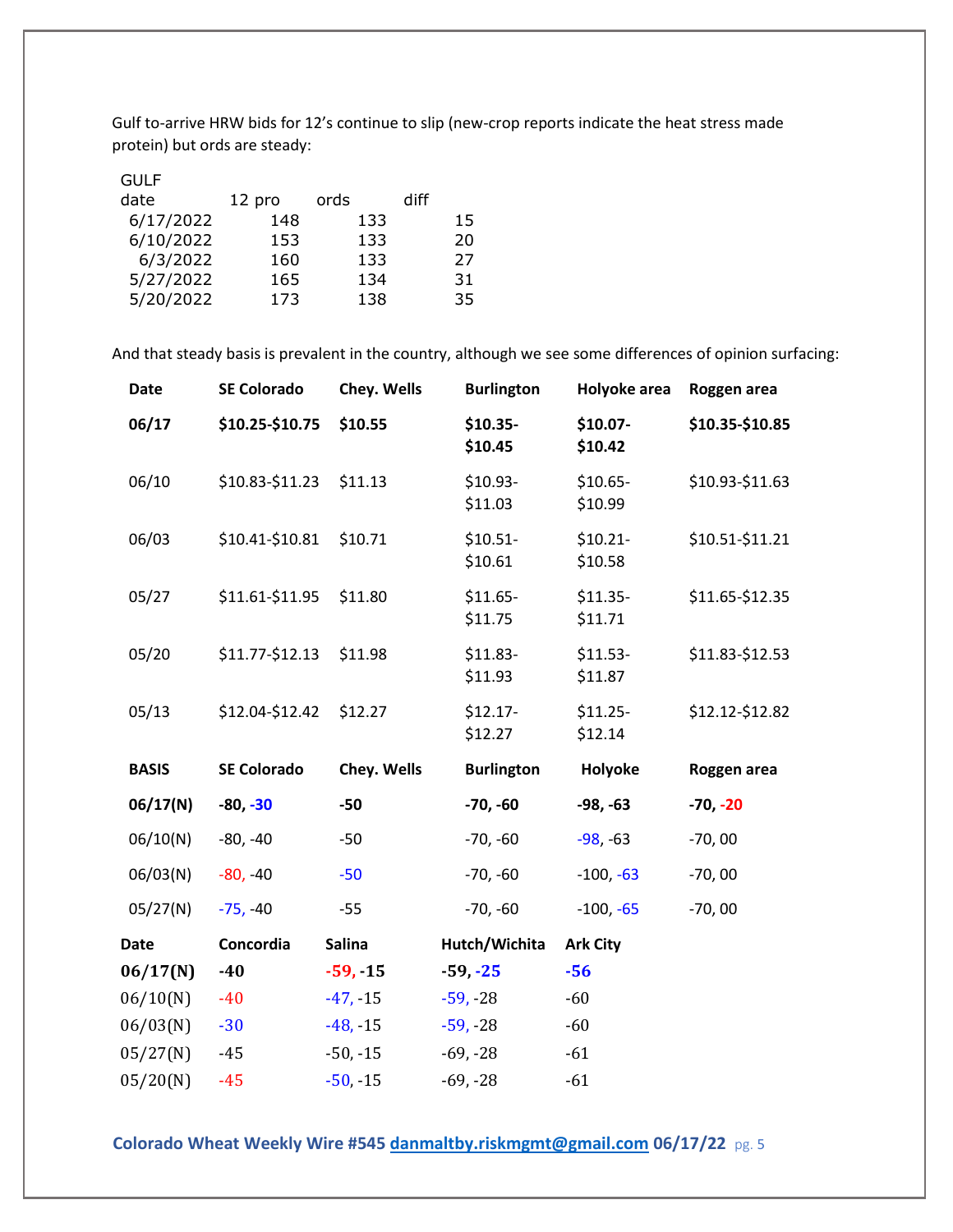I'd sell the stuff as soon as I could, if I hadn't already, although maybe you want to see if those rains really do develop for the Canadian Prairies. Technically, Friday's \$11.05 close is the red line in the sand, but that's based on how the week closes.

IF we were in the middle of corn pollination season and it was this hot, I doubt corn would go anywhere but up, but we saw the temps are expected to back off.

This is Dec corn; it is extremely nervous about these high temps. It's locked in a 60c range, with a blue line at \$7.51 and the red line, set 2 weeks ago, at \$6.90.



The problem with wheat is even if corn stays in trouble, corn hasn't supported wheat in a while; this is KC Dec wheat – Dec corn, looking heavy, just like it has for the last \$2.00/bu…